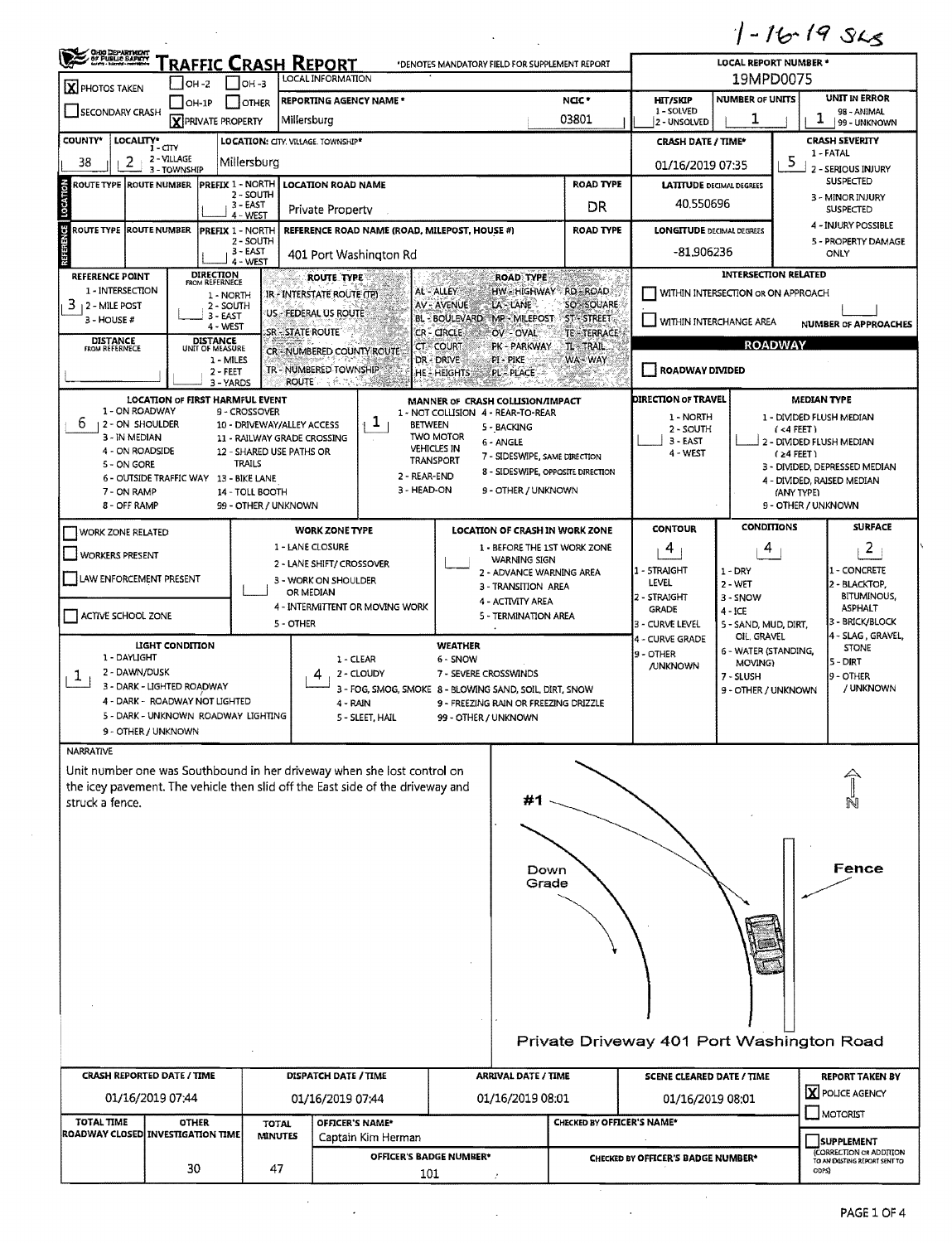|                           | <b>OHO DEPARTMENT</b><br>OF PUBLIC BAPETY<br>MATI-MANI-RESERVE                                                                      |                                                           | <b>LOCAL REPORT NUMBER</b>                                            |                                                             |                                               |                                                   |                                       |                                                           |                                       |
|---------------------------|-------------------------------------------------------------------------------------------------------------------------------------|-----------------------------------------------------------|-----------------------------------------------------------------------|-------------------------------------------------------------|-----------------------------------------------|---------------------------------------------------|---------------------------------------|-----------------------------------------------------------|---------------------------------------|
|                           |                                                                                                                                     |                                                           |                                                                       |                                                             |                                               |                                                   |                                       | 19MPD0075                                                 |                                       |
| UNIT#                     | OWNER NAME: LAST, FIRST, MIDDLE (C) SAME AS DRIVER)                                                                                 |                                                           |                                                                       |                                                             |                                               | OWNER PHONE:INCLUDE AREA CODE (E) SAME AS DRIVERY |                                       | DAMAGE                                                    |                                       |
|                           | GINDLESBERGER, MARY, L                                                                                                              |                                                           |                                                                       |                                                             | 330-231-5195                                  |                                                   |                                       | <b>DAMAGE SCALE</b>                                       |                                       |
|                           | <b>COWNER ADDRESS:</b> STREET, CITY, STATE, ZIP ( <b>C)</b> SAME AS DRIVERS <b>CONDITY</b><br>29 401 PORT WASHINGTON ROAD, MILLERSB |                                                           |                                                                       |                                                             |                                               |                                                   | 1 - NONE<br>2 - MINOR DAMAGE          | 3 - FUNCTIONAL DAMAGE<br>4 - DISABLING DAMAGE             |                                       |
|                           | 401 PORT WASHINGTON ROAD, MILLERSBURG, OH, 44654<br>COMMERCIAL CARRIER: NAME, ADDRESS, CITY, STATE, ZIP                             |                                                           |                                                                       |                                                             |                                               |                                                   |                                       | 9 - UNKNOWN                                               |                                       |
|                           |                                                                                                                                     |                                                           |                                                                       | COMMERCIAL CARRIER PHONE: INCLUDE AREA CODE<br>330-231-5195 |                                               |                                                   |                                       | <b>DAMAGED AREA(S)</b>                                    |                                       |
|                           | LP STATE   LICENSE PLATE #                                                                                                          |                                                           | <b>VEHICLE IDENTIFICATION #</b>                                       | <b>VEHICLE YEAR</b>                                         |                                               | <b>VEHICLE MAKE</b>                               |                                       | INDICATE ALL THAT APPLY                                   |                                       |
| OН                        | <b>TG22</b>                                                                                                                         |                                                           | 2GKFLXEK4F6130274                                                     |                                                             | 2015                                          | <b>GMC</b>                                        |                                       |                                                           |                                       |
| <b>INSURANCE</b>          | <b>INSURANCE COMPANY</b>                                                                                                            |                                                           | <b>INSURANCE POLICY #</b>                                             |                                                             | <b>COLOR</b>                                  | <b>VEHICLE MODEL</b>                              |                                       |                                                           |                                       |
| XVERIFIED                 | <b>MOTORIST MUTUAL</b>                                                                                                              |                                                           | 1276-05-017487-07A                                                    |                                                             | BLU                                           | TERRAIN                                           |                                       |                                                           |                                       |
|                           | <b>TYPE OF USE</b>                                                                                                                  | IN EMERGENCY                                              | US DOT #                                                              |                                                             | TOWED BY: COMPANY NAME                        |                                                   |                                       |                                                           |                                       |
| COMMERCIAL                | GOVERNMENT                                                                                                                          | <b>RESPONSE</b>                                           | VEHICLE WEIGHT GVWR/GCWR                                              |                                                             | <b>HAZARDOUS MATERIAL</b>                     |                                                   |                                       |                                                           |                                       |
| INTERLOCK<br>DEVICE       | <b>HIT/SKIP UNIT</b>                                                                                                                | # OCCUPANTS                                               | 1 - s10K LBS.                                                         |                                                             | MATERIAL<br>CLASS <sup>#</sup><br>RELEASED    | PLACARD ID#                                       |                                       |                                                           |                                       |
| EQUIPPED                  |                                                                                                                                     |                                                           | Z - 10.001 - 26K LBS.<br>$3 - 26K$ LBS.                               |                                                             | PLACARD                                       |                                                   |                                       |                                                           |                                       |
|                           | 1 - PASSENGER CAR                                                                                                                   | 6 - VAN (9-15 SEATS)                                      | 12 - GOLF CART                                                        |                                                             | 18 - LIMO (LIVERY VEHICLE)                    | 23 - PEDESTRIAN/SKATER                            |                                       | 12                                                        |                                       |
| 3                         | 2 - PASSENGER VAN<br>(MINIVAN)                                                                                                      | 7 - MOTORCYCLE 2-WHEELED<br>8 - MOTORCYCLE 3-WHEELED      | 13 - SNOWMOBILE<br>14 - SINGLE UNIT                                   |                                                             | 19 - 8US (16+ PASSENGERS)                     | 24 - WHEELCHAIR (ANY TYPE)                        |                                       |                                                           |                                       |
|                           | UNIT TYPE 3 - SPORT UTILITY                                                                                                         | 9 - AUTOCYCLE                                             | <b>TRUCK</b>                                                          | 20 - OTHER VEHICLE<br>21 - HEAVY EQUIPMENT                  |                                               | 25 - OTHER NON-MOTORIST<br>26 - BICYCLE           |                                       | i a<br>10 (<br>- 3                                        |                                       |
|                           | VEHICLE<br>4 - PICK UP                                                                                                              | 10 - MOPED OR MOTORIZED<br>BICYCLE                        | 15 - SEMI-TRACTOR<br>16 - FARM EQUIPMENT                              |                                                             | 22 - ANIMAL WITH RIDER OR                     | 27 - TRAIN                                        |                                       |                                                           |                                       |
|                           | 5 - CARGO VAN                                                                                                                       | 11 - ALL TERRAIN VEHCILE                                  | 17 - MOTORHOME                                                        |                                                             | ANIMAL-DRAWN VEHICLE                          | 99 - UNKNOWN OR HIT/SKIP                          |                                       |                                                           |                                       |
|                           | (ATV/UTV)<br># OF TRAILING UNITS                                                                                                    |                                                           |                                                                       |                                                             |                                               |                                                   |                                       |                                                           | 12                                    |
| VEHICL                    | WAS VEHICLE OPERATING IN AUTONOMOUS                                                                                                 |                                                           | 0 - NO AUTOMATION                                                     |                                                             | 3 - CONDITIONAL AUTOMATION 9 - UNKNOWN        |                                                   |                                       |                                                           |                                       |
|                           | MODE WHEN CRASH OCCURRED?                                                                                                           | 0                                                         | 1 - DRIVER ASSISTANCE                                                 |                                                             | 4 - HIGH AUTOMATION                           |                                                   |                                       |                                                           |                                       |
|                           | 1-YES 2-NO 9-OTHER/UNKNOWN                                                                                                          |                                                           | AUTONOMOUS 2 - PARTIAL AUTOMATION 5 - FULL AUTOMATION                 |                                                             |                                               |                                                   |                                       |                                                           |                                       |
|                           |                                                                                                                                     | <b>MODE LEVEL</b>                                         |                                                                       |                                                             |                                               |                                                   |                                       |                                                           |                                       |
|                           | 1 - NONE<br>2 - TAXI                                                                                                                | 6 - BUS - CHARTER/TOUR<br>7 - BUS - INTERCITY             | $11 - FIRE$<br>12 - MILITARY                                          | 16 - FARM                                                   | 17 - MOWING                                   | 21 - MAIL CARRIER<br>99 - OTHER / UNKNOWN         |                                       |                                                           |                                       |
|                           | 3 - ELECTRONIC RIDE<br>SHARING                                                                                                      | 8 - BUS - SHUTTLE                                         | 13 - POLICE                                                           |                                                             | 1B - SNOW REMOVAL                             |                                                   |                                       |                                                           |                                       |
| SPECIAL                   | <b>FUNCTION</b> 4 - SCHOOL TRANSPORT                                                                                                | 9 - BUS - OTHER<br>10 - AMBULANCE                         | 14' - PUBLIC UTILITY<br>15 - CONSTRUCTION EQUIP.                      |                                                             | 19 - TOWING<br>20 - SAFETY SERVICE            |                                                   |                                       |                                                           |                                       |
|                           | 5 - BUS - TRANSIT/COMMUTER                                                                                                          |                                                           |                                                                       |                                                             | PATROL                                        |                                                   |                                       | 12                                                        |                                       |
| ı                         | 1 - NO CARGO BODY TYPE                                                                                                              | 4 - LOGGING                                               | 7 - GRAIN/CHIPS/GRAVEL                                                | 11 - DUMP                                                   |                                               | 99 - OTHER / UNKNOWN                              |                                       |                                                           |                                       |
| CARGO                     | / NOT APPLICABLE<br>$2 - BUS$                                                                                                       | 5 - INTERMODAL<br><b>CONTAINER CHASSIS</b>                | 8 - POLE<br>9 - CARGO TANK                                            |                                                             | 12 - CONCRETE MIXER<br>13 - AUTO TRANSPORTER  |                                                   |                                       |                                                           |                                       |
| <b>BODY</b>               | 3 - VEHICLE TOWING<br>ANOTHER MOTOR VEHICLE                                                                                         | 6 - CARGOVAN<br>/ENCLOSED BOX                             | 10 - FLAT BED                                                         |                                                             | 14 - GARBAGE/REFUSE                           |                                                   |                                       | 9                                                         | 152<br>9                              |
| <b>TYPE</b>               |                                                                                                                                     |                                                           |                                                                       |                                                             |                                               |                                                   |                                       |                                                           |                                       |
|                           | 1 - TURN SIGNALS<br>2 - HEAD LAMPS                                                                                                  | 4 - BRAKES<br>5 - STEERING                                | 7 - WORN OR SLICK TIRES<br><b>B - TRAILER EQUIPMENT</b>               |                                                             | 9 - MOTOR TROUBLE<br>10 - DISABLED FROM PRIOR | 99 - OTHER / UNKNOWN                              |                                       |                                                           |                                       |
| VEHICLE<br><b>DEFECTS</b> | 3 - TAIL LAMPS                                                                                                                      | 6 - TIRE BLOWOUT                                          | DEFECTIVE                                                             |                                                             | <b>ACCIDENT</b>                               |                                                   |                                       |                                                           |                                       |
|                           |                                                                                                                                     |                                                           |                                                                       |                                                             |                                               |                                                   | $\Box$ - NO DAMAGE [ 0 ]              |                                                           | - UNDERCARRIAGE [ 14 ]                |
|                           | 1 - INTERSECTION -<br>MARKED CROSSWALK                                                                                              | 4 - MIDBLOCK -<br>MARKED CROSSWALK                        | 7 - SHOULDER/ROADSIDE<br>8 - SIDEWALK                                 |                                                             | 10 - DRIVEWAY ACCESS<br>11 - SHARED USE PATHS | 99 - OTHER / UNKNOWN                              | $\Box$ -TOP [13]                      | $L$ - ALL AREAS [ 15 ]                                    |                                       |
| NON-<br>MOTORIST          | 2 - INTERSECTION -<br>UNMARKED CROSSWALK                                                                                            | 5 - TRAVEL LANE -<br>OTHER LOCATION                       | 9 - MEDIAN/CROSSING                                                   |                                                             | OR TRAILS<br>12 - FIRST RESPONDER             |                                                   |                                       | $\Box$ - UNIT NOT AT SCENE [ 16 ]                         |                                       |
| LOCATION                  | 3 - INTERSECTION - OTHER                                                                                                            | <b>6 - BICYCLE LANE</b>                                   | ISLAND                                                                |                                                             | AT INCIDENT SCENE                             |                                                   |                                       |                                                           |                                       |
|                           | 1 - NON-CONTACT                                                                                                                     | 1 - STRAIGHT AHEAD<br>2 - BACKING                         | 9 - LEAVING TRAFFIC<br>LANE                                           |                                                             | 15 - WALKING, RUNNING,<br>JOGGING, PLAYING    | 21 - STANDING OUTSIDE<br>DISABLED VEHICLE         |                                       | <b>INITIAL POINT OF CONTACT</b>                           |                                       |
| 3                         | 2 - NON-COLLISION<br>13                                                                                                             | 3 - CHANGING LANES                                        | 10 - PARKED                                                           |                                                             | 16 - WORKING                                  | 99 - OTHER / UNKNOWN                              | 0 - NO DAMAGE                         | 14 - UNDERCARRIAGE                                        |                                       |
| ACTION                    | 3 - STRIKING                                                                                                                        | 4 - OVERTAKING/PASSING<br>PRE-CRASH 5 - MAKING RIGHT TURN | 11 - SLOWING OR STOPPED<br>IN TRAFFIC                                 |                                                             | 17 - PUSHING VEHICLE<br>18 - APPROACHING OR   |                                                   | 11                                    | 1-12 - REFER TO UNIT 15 - VEHICLE NOT AT SCENE<br>DIAGRAM |                                       |
|                           | 4 - STRUCK<br>5 - BOTH STRIKING                                                                                                     | <b>ACTIONS 6 - MAKING LEFT TURN</b>                       | 12 - DRIVERLESS                                                       |                                                             | LEAVING VEHICLE                               |                                                   | 13 - TOP                              | 99 - UNKNOWN                                              |                                       |
|                           | <b><i>BLISTRUCK</i></b>                                                                                                             | 7 - MAKING U-TURN<br><b>8 - ENTERING TRAFFIC</b>          | 13 - NEGOTIATING A CURVE<br>14 - ENTERING OR CROSSING                 |                                                             | 19 - STANDING<br>20 - OTHER NON-MOTORIST      |                                                   |                                       |                                                           |                                       |
|                           | 9 - OTHER / UNKNOWN                                                                                                                 | LANE,                                                     | SPECIFIED LOCATION                                                    |                                                             |                                               |                                                   |                                       | TRAFFIC                                                   |                                       |
|                           | 1 - NONE<br>2 - FAILURE TO YIELD                                                                                                    | /ACDA                                                     | 8 - FOLLOWING TOO CLOSE 13 - IMPROPER START FROM<br>A PARKED POSITION |                                                             | 18 - OPERATING DEFECTIVE<br>EQUIPMENT         | 23 - OPENING DOOR INTO<br>ROADWAY                 | <b>TRAFFICWAY FLOW</b><br>1 - ONE-WAY | <b>TRAFFIC CONTROL</b><br>1 - ROUNDABOUT 4 - STOP SIGN    |                                       |
|                           | 3 - RAN RED LIGHT<br>4 - RAN STOP SIGN                                                                                              | 9 - IMPROPER LANE<br>CHANGE                               | 14 - STOPPED OR PARKED<br><b>ILLEGALLY</b>                            |                                                             | 19 - LOAD SHIFTING<br>/FALLING/SPILLING       | 99 - OTHER IMPROPER<br><b>ACTION</b>              | 2 - TWO-WAY                           | 2 - SIGNAL                                                | 5 - YIELD SIGN                        |
| 11                        | 5 - UNSAFE SPEED                                                                                                                    | 10 - IMPROPER PASSING                                     | 15 - SWERVING TO AVOID                                                |                                                             | 20 - IMPROPER CROSSING                        |                                                   | ı                                     | 6<br>3 - FLASHER                                          | <b>6 - NO CONTROL</b>                 |
|                           | CONTRIBUTING 6 - IMPROPER TURN<br>CIRCUMSTANCES 7 - LEFT OF CENTER                                                                  | 11 - DROVE OFF ROAD<br>12 - IMPROPER BACKING              | 16 - WRONG WAY<br>17 - VISION OBSTRUCTION                             |                                                             | 21 - LYING IN ROADWAY<br>22 - NOT DISCERNIBLE |                                                   | # OF THROUGH LANES                    | <b>RAIL GRADE CROSSING</b>                                |                                       |
| EVENTS <sub>(S)</sub>     |                                                                                                                                     |                                                           |                                                                       |                                                             |                                               |                                                   | ON ROAD                               | 1 - NOT INVLOVED                                          |                                       |
|                           | <b>SEOUENCE OF EVENTS</b>                                                                                                           | water a skoli ba <mark>n</mark> g                         | NON-COLLISION:                                                        |                                                             | SHIMA MELLER                                  | T OO AMADAHI                                      | T                                     | 2 - INVOLVED-ACTIVE CROSSING                              |                                       |
| 46                        | 1 - OVERTURN/ROLLOVER                                                                                                               | 7 - SEPARATION OF UNITS                                   | 12 - DOWNHILL RUNAWAY                                                 |                                                             | 19 - ANIMAL - OTHER                           | 23 - STRUCK BY FALLING,                           |                                       | 3 - INVOLVED-PASSIVE CROSSING                             |                                       |
| 1                         | 2 - FIRE/EXPLOSION<br>3 - IMMERSION                                                                                                 | 8 - RAN OFF ROAD RIGHT<br>9 - RAN OFF ROAD LEFT           | 13 - OTHER NON-COLLISION 20 - MOTOR VEHICLE IN<br>14 PEDESTRIAN       |                                                             | <b>TRANSPORT</b>                              | SHIFTING CARGO OR<br>ANYTHING SET IN              |                                       | UNIT / NON-MOTORIST DIRECTION                             |                                       |
| 2                         | 4 - JACKKNIFE<br>5 - CARGO / EQUIPMENT                                                                                              | 10 - CROSS MEDIAN<br>11 - CROSS CENTERLINE -              | 15 - PEDALCYCLE<br>16 - RAILWAY VEHICLE                               |                                                             | 21 - PARKED MOTOR<br><b>AEHICLE</b>           | MOTION BY A MOTOR<br>VEHICLE                      |                                       | 1 - NORTH                                                 | 5 - NORTHEAST                         |
|                           | LOSS OR SHIFT                                                                                                                       | OPPOSITE DIRECTION                                        | 17 - ANIMAL - FARM                                                    |                                                             | 22 - WORK ZONE                                | 24 - OTHER MOVABLE<br>OBJECT                      |                                       | 2 - SOUTH<br>$3 - EAST$                                   | <b>6 - NORTHWEST</b><br>7 - SOUTHEAST |
|                           | 6 - EQUIPMENT FAILURE                                                                                                               | OF TRAVEL                                                 | 18 - ANIMAL - DEER                                                    |                                                             | MAINTENANCE<br>EQUIPMENT                      |                                                   | $F_{FROM}$ 6 $T_{TQ}$ 7               | 4 - WEST                                                  | 8 - SOUTHWEST                         |
|                           | <u> Albanya di Angg</u>                                                                                                             |                                                           | <b>COLLISION WITH FIXED OBJECT - STRUCK STREET !!</b>                 |                                                             |                                               | 327 TARKER OLI                                    |                                       |                                                           | 9 - OTHER / UNKNOWN                   |
|                           | 25 - IMPACT ATTENUATOR<br>/ CRASH CUSHION                                                                                           | 31 - GUARDRAIL END<br>32 - PORTABLE BARRIER               | 38 - OVERHEAD SIGN POST<br>39 - LIGHT / LUMINARIES                    | 46 - FENCE                                                  | 45 - EMBANKMENT                               | 52 - BUILDING<br>53 - TUNNEL                      | <b>UNIT SPEED</b>                     | DETECTED SPEED                                            |                                       |
|                           | 26 - BRIDGE OVERHEAD<br><b>STRUCTURE</b>                                                                                            | 33 - MEDIAN CABLE BARRIER<br>34 - MEDIAN GUARDRAIL        | <b>SUPPORT</b><br>40 - UTILITY POLE                                   | <b>48 - TREE</b>                                            | 47 - MAILBOX                                  | 54 - OTHER FIXED<br>OBJECT                        |                                       |                                                           |                                       |
| 5                         | 27 - BRIDGE PIER OR<br><b>ABUTMENT</b>                                                                                              | <b>BARRIER</b><br>35 - MEDIAN CONCRETE                    | 41 - OTHER POST, POLE<br>OR SUPPORT                                   |                                                             | 49 - FIRE HYDRANT<br>50 - WORK ZONE           | 99 - OTHER / UNKNOWN                              | 10                                    |                                                           | 1 - STATED / ESTIMATED SPEED          |
|                           | 28 - BRIDGE PARAPET                                                                                                                 | BARRIER                                                   | 42 - CULVERT                                                          |                                                             | MAINTENANCE<br>EQUIPMENT                      |                                                   |                                       | ı<br>  2 - CALCULATED / EDR                               |                                       |
|                           | 29 - BRIDGE RAIL<br>30 - GUARDRAIL FACE                                                                                             | 36 - MEDIAN OTHER BARRIER<br>37 - TRAFFIC SIGN POST       | 43 - CURB<br><b>44 - DITCH</b>                                        | 51 - WALL                                                   |                                               |                                                   | <b>POSTED SPEED</b>                   |                                                           |                                       |
|                           | FIRST HARMFUL EVENT                                                                                                                 |                                                           | <b>MOST HARMFUL EVENT</b>                                             |                                                             |                                               |                                                   |                                       | 3 - UNDETERMINED                                          |                                       |

 $\sim$ 

÷,